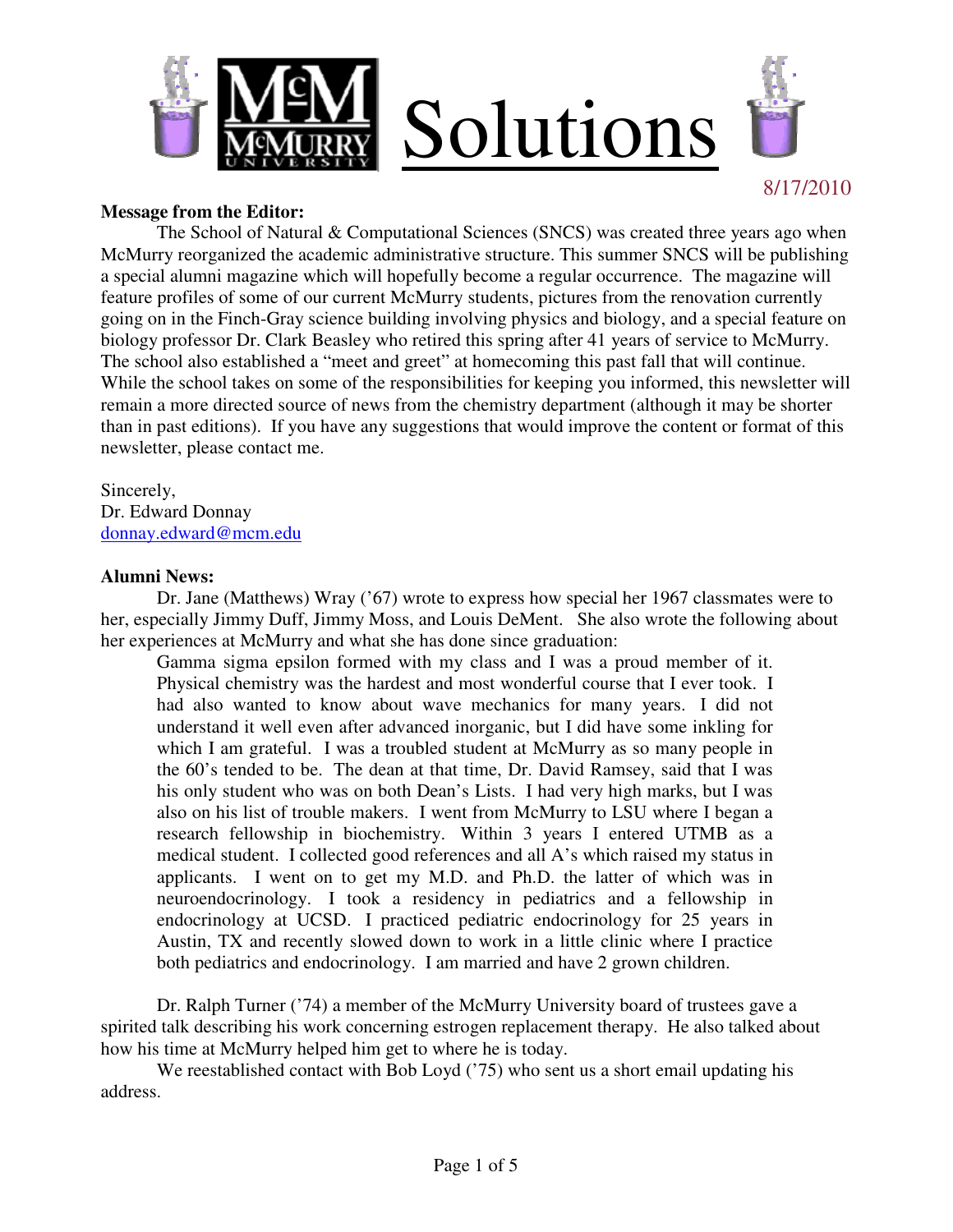Bob Collins ('70) stopped by for a visit in December. He is now retired, but does consulting with OSHCON for the state of Texas (advising clients on OSHA health and safety regulations.)

Pam Veltkamp spoke with GaBrielle (Famble) Mallet ('05) who is still living in Abilene. She teaches mathematics at Texas State Technical College while taking care of her children.

Jennifer Codding ('06) returned to McMurry to celebrate the graduation of her younger sister this May and visited with Dr. Veltkamp. Jennifer is at the University of Delaware and has about a year left in her work toward a Ph.D. in Biochemistry.

We heard via email from Rusty Sliter ('06) and Chris Ruggles (ex '08). Rusty has finished his 4<sup>th</sup> year at the University of Southern California, with approximately one year left on his Ph.D. in Physical Chemistry. He already has one publication (maybe two by the time of this newsletter) in the *Journal of Chemical Physics*, and hopes to begin some collaborative work at Jet Propulsion Laboratory studying the water ice in comet tails. Chris completed essentially all of the courses required for a chemistry major here at McMurry and then transferred to Texas A&M to major in chemical engineering. He plans to graduate in December, 2010, with a master's certification in process safety.

Catrina Reed ('07) stopped in for a visit after passing her preliminary examinations in the graduate program in biochemistry at Texas A&M. She gave a seminar to the chemistry club about her work with Dr. Ry Young. She is currently working on determining the mechanism of MurA (peptidoglycan biosynthesis enzyme) inhibition by the Qbeta (bacteriophage) protein A2. She was able to purify the Qbeta protein as a fusion construct. It has been over 25 years since it was identified and many members of the lab had been attempting to obtain the soluble protein for many years. She has devised her own form of binding assay and is gearing up to run kinetic experiments to determine the inhibition.

The department was shocked to learn of the sudden death on Dec. 8, 2009, of alum Tim Fliegel ('08). Tim was our Outstanding Senior when he graduated with a B.S. degree in Biochemistry. He was preparing to enter pharmacy school at the time of his death. Tim did research work in the department with both Dr. Arlen Jeffery and Dr. Ed Donnay. He was also a teaching assistant for 2 or 3 years and did excellent work for the department in that capacity. We are deeply saddened that Tim is no longer with his family and friends and that his promising career was cut short.

### **Departmental News:**

 The department is happy to introduce two new graduates, Katie Neal (B.S. in Biochemistry) and Brandon Randell (B.S. in Chemistry). Katie won the W. Norton Jones Scholarship as a junior and plans to gain employment while she applies to pharmacy schools for enrollment in the fall of 2011. Brandon won the Outstanding Senior Award this year. Brandon transferred to McMurry with credit for most of his general education courses and completed the requirements for chemistry major in two years by taking organic chemistry over the summer and three upper level chemistry courses in the fall and spring. He is currently seeking employment in the Abilene area with an interest in environmental chemistry or perhaps teaching.

Three outside speakers gave seminars during the academic year. On October  $8<sup>th</sup>$ , Dr. Peter Kroll from UT-Arlington spoke about "Squeezing Matter and Predicting New Compounds: Computational High Pressure Chemistry". On November  $12<sup>th</sup>$ , Dr. Jim Marshall and his wife discussed "Rediscovering the Elements: A Historical Visit of Europe". Dr. Marshall is an emeritus Professor at UNT and focuses on preserving the history of chemistry. Both seminars were arranged through the Southwest Speaker Exchange. Dr. Sung-Kun Kim from Baylor University (who is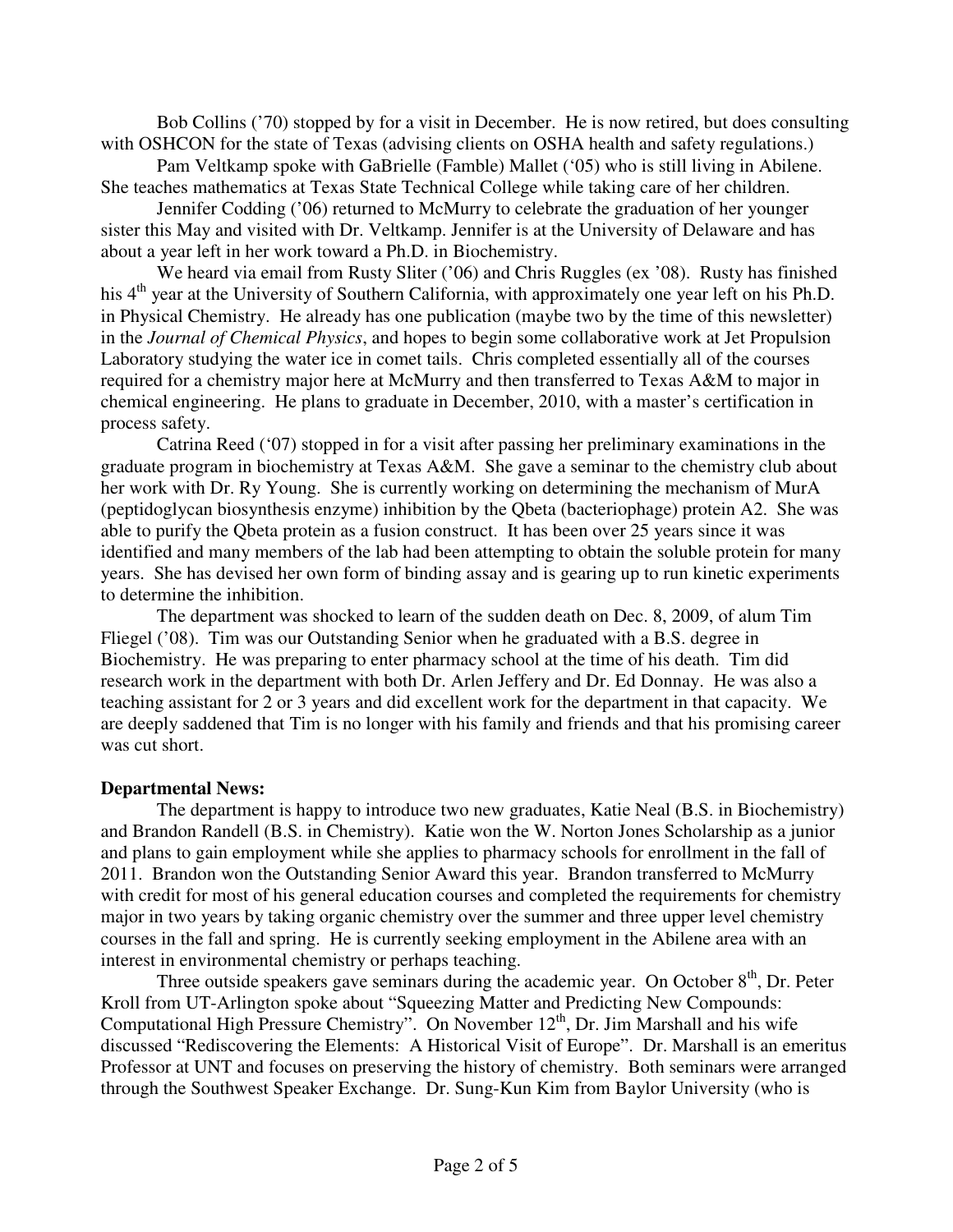currently collaborating on a research project with Dr. Shin) presented a seminar about new potential antibiotics targeting metallo-ß-lactamase on February 4th. All three outside speakers had lunch with students interested in graduate work at their respective institutions.

The McMurry chapter of ACS student members was very active this year. They hosted two outside speakers. Catrina Reed ('07) as described in the alumni news section and Stephanie Rollin who gave a presentation describing her work with forensics and crime scene investigation for the Abilene Crime Lab. The members celebrated "Mole Day" by having a barbecue and sharing a mole-shaped cake at 6:02 pm on 10/23. The members also hosted a workshop in the spring semester for the McMurry 5<sup>th</sup> grade Science and Math Magnet School students.

 Mr. Steve Davis ('98) attended the Independent Colleges & Universities of Texas (ICUT) Environmental Peer Audit at Baylor University on March 1-5, 2010. Together with two HRP Associates professional auditors, he participated with other ICUT members from Cisco, Midwestern, Lubbock Christian, McLennan, Dallas Baptist and University of Dallas. This is preparation of Peer Audit Review of the McMurry Campus in early November, 2010.

Dr. Edward Donnay joined two students, Heather Whitehead and Katie Neal, in attending an Advanced Instrumentation Workshop at Baylor University. The students got hands-on experience with state of the art instruments that are not found in undergraduate institutions. They also were able to speak to graduate students about what life is like as a Baylor graduate student. Dr. Donnay was able to form contacts for possible future access to the advanced equipment.

Dr. Pyenta and Dr. Shin taught the non-majors Chemistry in Society course this spring with a new focus in forensics. Dr. Pyenta taught the laboratory portion of the course and had fun with soil samples, footprint castings, fingerprint identification, and analysis of fake blood and urine samples. With his interest piqued, he is considering developing a forensics course for majors as a special topics course.

This year, Dr. Veltkamp put considerable time into revising the way that she taught General Chemistry. She used a method called Process Oriented Guided Inquiry Learning (POGIL). No lecture is used in this method. Instead, students are divided into groups of 3 or 4 and work the entire class period to answer a series of questions (the guided inquiry part) which lead to development of the major concept for the day. They are also encouraged to think about the process of learning, as well as to develop team skills (the process oriented part). This teaching style is based on many years of educational research and has been shown to help students learn and retain the material far better than traditional lecture methods do. (If you are interested in reading more about POGIL, the website is http://pogil.org). So far, it looks like the method worked well. There were far fewer Ds, Fs, and withdrawals from her section of Gen Chem I in fall 2009 than there were in her section in fall 2008. She attributes the gains in grades to the fact that in the POGIL method, the students were fully engaged with the material for 45 minutes, rather than the 10 to 15 minutes in a traditional classroom, as the students drift in and out of attention to the lecture. It has been a lot of work in this first year, since the commercial guided inquiry materials do not fit well with the text being used. She typically spent 3 to 4 hours writing the materials for one 55 minute class period. She plans to use this method again this fall, to take advantage of all the time she put in this year!

 Dr. Edward Donnay spent most of his time this year teaching Physical Chemistry for the first time. He incorporated some new experiments including ones that take advantage of the new equipment that the department has acquired in the past few years. Furthermore, for the first time the students in Physical Chemistry II conducted an experiment and a group project with students in Advanced Physics Laboratory. The project was to measure the speed of light using Foucault's method which involves a high spinning mirror. The fabrication of this element proved to be more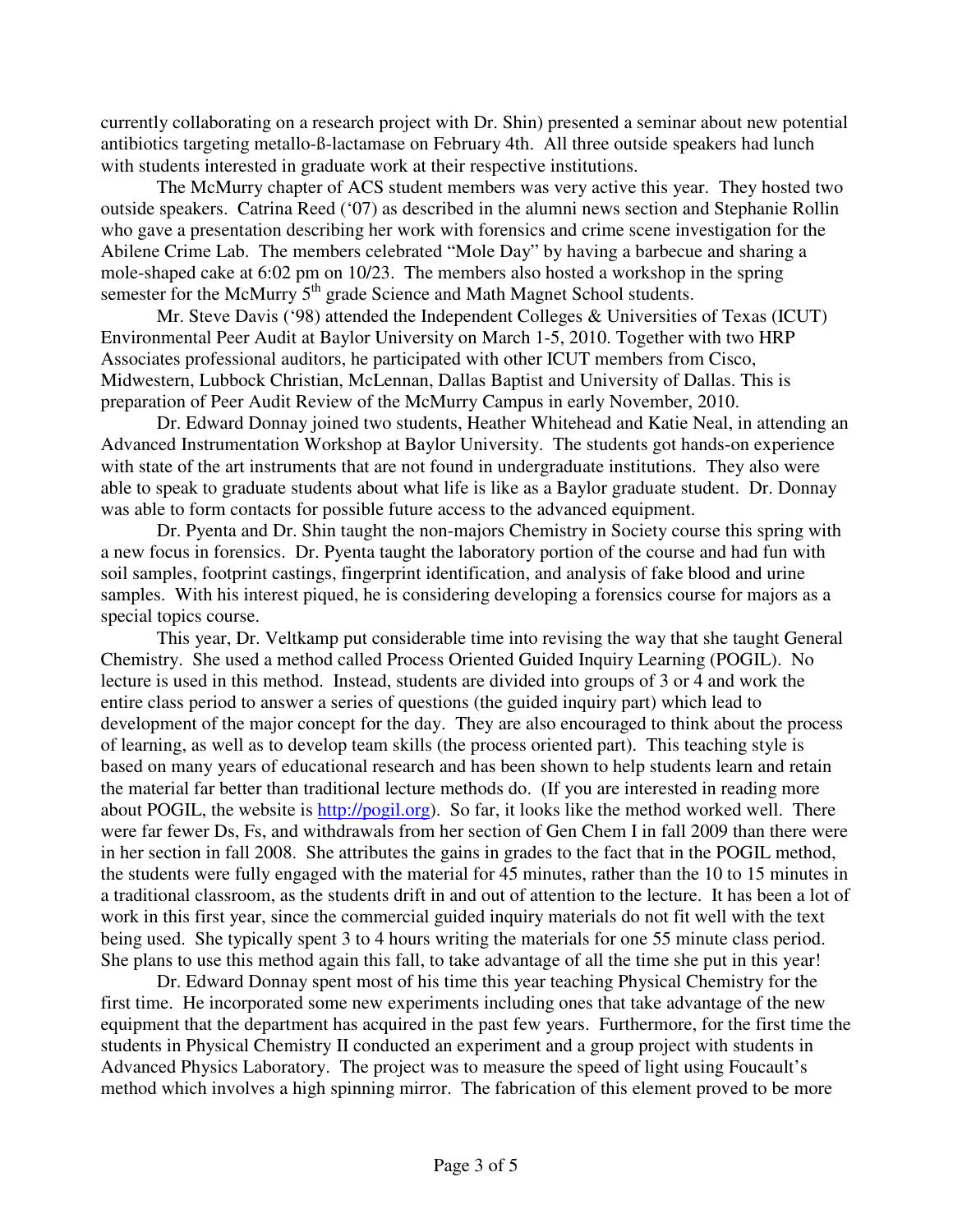challenging than the students guessed, and they were unsuccessful after repeated attempts. However they gained valuable lessons about doing original research where everything does not go as planned.

The whole department is excited about attending the Biennial Conference on Chemical Education at UNT in Denton, TX this summer. We hope to take advantage of all four of us attending, so that we can gain valuable insights into a wide variety of topics, such as teaching particular courses, retention of students in the courses or in the major, and assessment of student progress and departmental performance.

The department spotted a familiar name in the April  $12<sup>th</sup>$  edition of Chemical & Engineering News: David Klassen honored for 50 years of ACS membership. Congratulations, David! (Emeritus Professor David Klassen taught at McMurry from 1969-2006.)

Finally, the department would like to welcome the newest member of the McMurry Chemistry family, Jacob Pyenta, born February 18, 2010. He was 8lbs. 1oz. and 20¼in. long. He joins his four older siblings Adam, Nathaniel (Natty), Gabriel (Gabby), and Lorraine (Rainey) in the Pyenta household. Congratulations, Paul and Josie!

### **Departmental Research:**

In January, Steve Davis attended a seminar on 'Bizarre and Unusual Radiography', sponsored by Big Country Medical Imaging Society and held at Hendrick Medical Center. As President of the Society, he organizes two 8-hour seminars per year to help area technologists maintain continuing education requirements. There were 91 in attendance, some from Midland, Temple, Dallas, and San Angelo, Stephenville, Lawton, OK and all surrounding area hospitals. Their next meeting is in September and will cover current aspects of Digital Radiography as technology moves away from film based radiography.

On March 4<sup>th</sup> Heather Whitehead presented a poster for competition at the 22nd Annual Student Research Week at Texas Tech University Health Sciences Center (TTUHSC) concerning work she conducted with Dr. Hyunshun Shin in the summer of 2009.

This summer the department will have five undergraduate students conducting research on the Welch Foundation Departmental Grant, including all three from last summer continuing their work. Dr. Paul Pyenta will be advising Brad Henry, who will be continuing work on the construction of a green fluorescent protein (GFP) producing strain of *Bacillus thuringiensis* (Bt) to be used to track the life cycle of Bt in the gut of certain insects. Dr. Hyunshun Shin will have two students continuing to work with her. Erica Rawls and Heather Whitehead will design and synthesize amino acid-based small molecules as anti-cancer agents targeting arginine biosynthesis. Erica will synthesize a 2-amino-6-(hydroxyimino)hexanoic acid (AHHA) inhibitor based on the modified substrate of ornithine decarboxylase and arginase with oxime functionality and Heather will synthesize a 2-amino-5-(hydroxyimino)pentanoic acid (AHPA) inhibitor. A preliminary study has shown the growth of MCF-7 tumor cells in the presence of the compound AHPA has been reduced. Dr. Edward Donnay will be supervising Nathan Worley, who will work on the synthesis and physical characterization of a new class of polypyridyl ligands and their metal complexes. Jonathan Urbanczyk will be working on a collaborative project between Drs. Donnay, Shin, and Sung-Kun Kim (from Baylor University) on improving the solubility of a new antibiotic compound.

# **School and Miscellaneous News:**

The academic year was touched with sadness as two current faculty members passed away: Mr. Johnny Cornelius from the School of Business, and Dr. Bill Short, a professor in Modern &